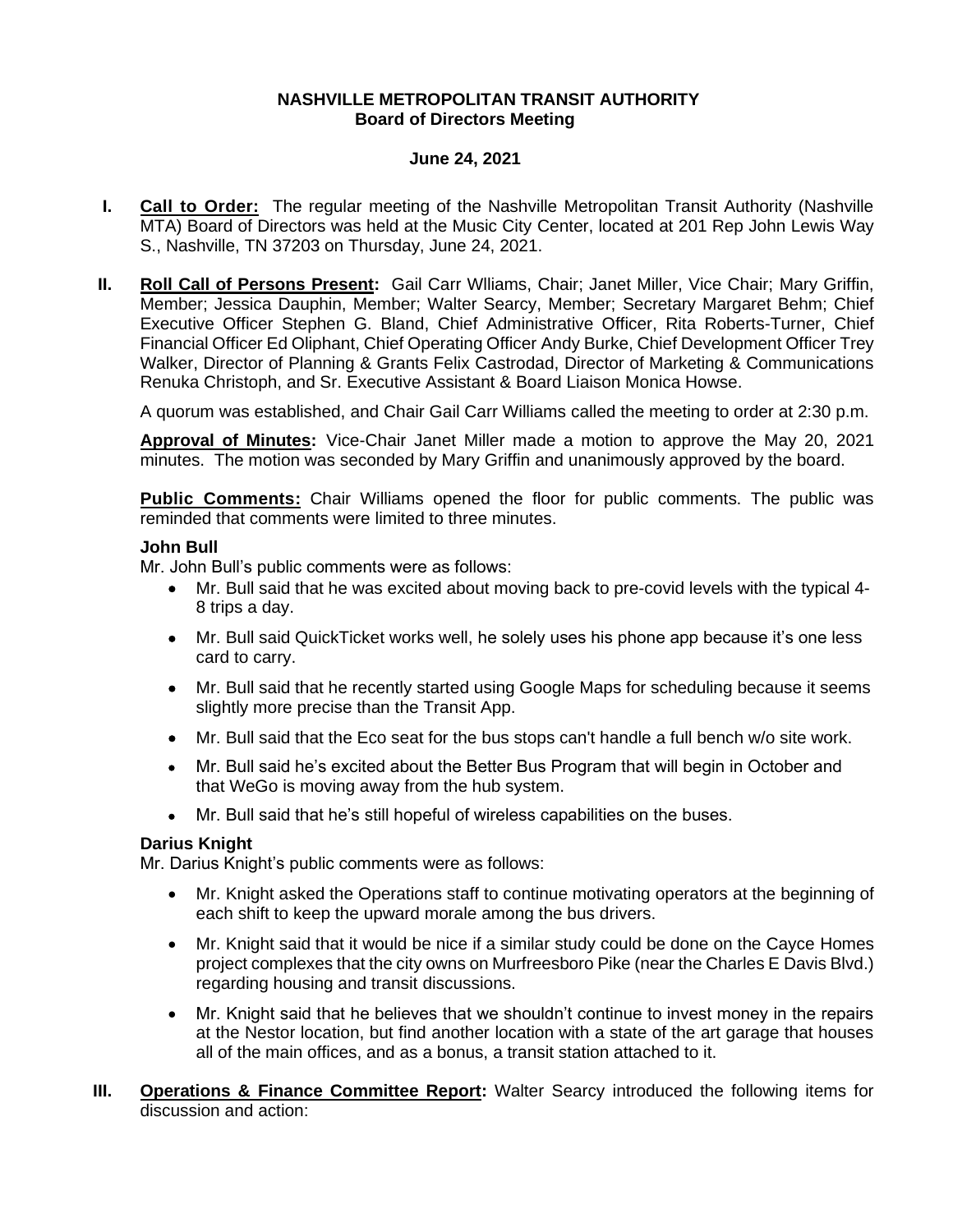- **a. Monthly Financial Report Compared to Budget (OF-D-21-016):** The Monthly Financial Report Compared to Budget Report was included in the board packet for review purposes but was not verbally discussed at the board meeting. If any board member had questions that were instructed to reach out to Chief Financial Officer Ed Oliphant for clarification and additional information.
- **b. WeGo Liability Insurance Renewal (M-A-21-011)**: Staff requested the Board to authorize the Chief Executive Officer to enter into a contract with RLI Insurance for our liability coverage for the period effective July 1, 2020 to June 30, 2021 for \$3 million in coverage with a \$100,000 deductible for a premium of approximately \$1,240,753.

Mr. Walter Searcy made a motion to approve the WeGo Liability Insurance Renewal. The motion was seconded by Vice Chair Janet Miller and unanimously approved by the board.

**c. MTA-RTA Contract Renewal for EasyRide Services (M-A-21-012**: Staff requested the Board approve Nashville MTA entering into a contract with the RTA that calls for the Nashville MTA to reimburse RTA for EasyRide trips provided to State employees participating in the EasyRide program at a rate of \$3.15 per ride for a period of one year, beginning July 1, 2021 through June 30, 2022.

Mr. Walter Searcy made a motion to approve the MTA-RTA Contract Renewal for EasyRide Services. The motion was seconded by Ms. Jessica Dauphin and unanimously approved by the board.

**d. MTA-RTA EasyRide Program Revenue Sharing Agreement (M-A-21-013)**: Staff requested the Board approve the renewal of the EasyRide Program Revenue Sharing Agreement with RTA for the period of July 1, 2021 through June 30, 2022 based upon the formula explained above and that Nashville MTA will continue to be the Master Contractor for the EasyRide Program and will share revenues with RTA based upon the calculated formula. Each Board will review the agreement on an annual basis to assess if any changes should be made to the Agreement going forward.

Mr. Walter Searcy made a motion to approve the MTA-RTA EasyRide Program Revenue Sharing Agreement. The motion was seconded by Ms. Mary Griffin and unanimously approved by the board.

**e. MTA-RTA Management Contract Renewal (M-A-21-014):** Staff requested the Board approve entering a new five-year contract with RTA for MTA to manage and oversee all operations of the RTA at an annual cost of \$844,056. The contract shall become effective July 1, 2021 and terminate June 30, 2026. The compensation under the contract may be adjusted as necessary beginning July 1, 2022 and each year thereafter for the life of the contract by mutual agreement of both parties. There is also a termination clause in the contract that allows either party to terminate the contract for any reason at any time with a 30-day written notice to the other party.

Mr. Walter Searcy made a motion to approve the MTA-RTA Management Contract Renewal. The motion was seconded by Vice Chair Janet Miller and unanimously approved by the board.

- **f. MTA-RTA Contract Renewal or Regional Transit Services (M-A-21-015):** Staff requested the Board approve the renewal of two contracts with the RTA consisting of Contract 1 for regional bus services and Contract 2 for connecting bus services supporting commuter rail. Both contracts are for a period of one year beginning July 1, 2021 through June 30, 2022 for the following base amounts:
	- Contract #1 for a not-to-exceed amount of \$1,733,980 for regional bus service; and,
	- Contract #2 for a not-to-exceed amount of \$320,199 for connecting buses supporting commuter rail.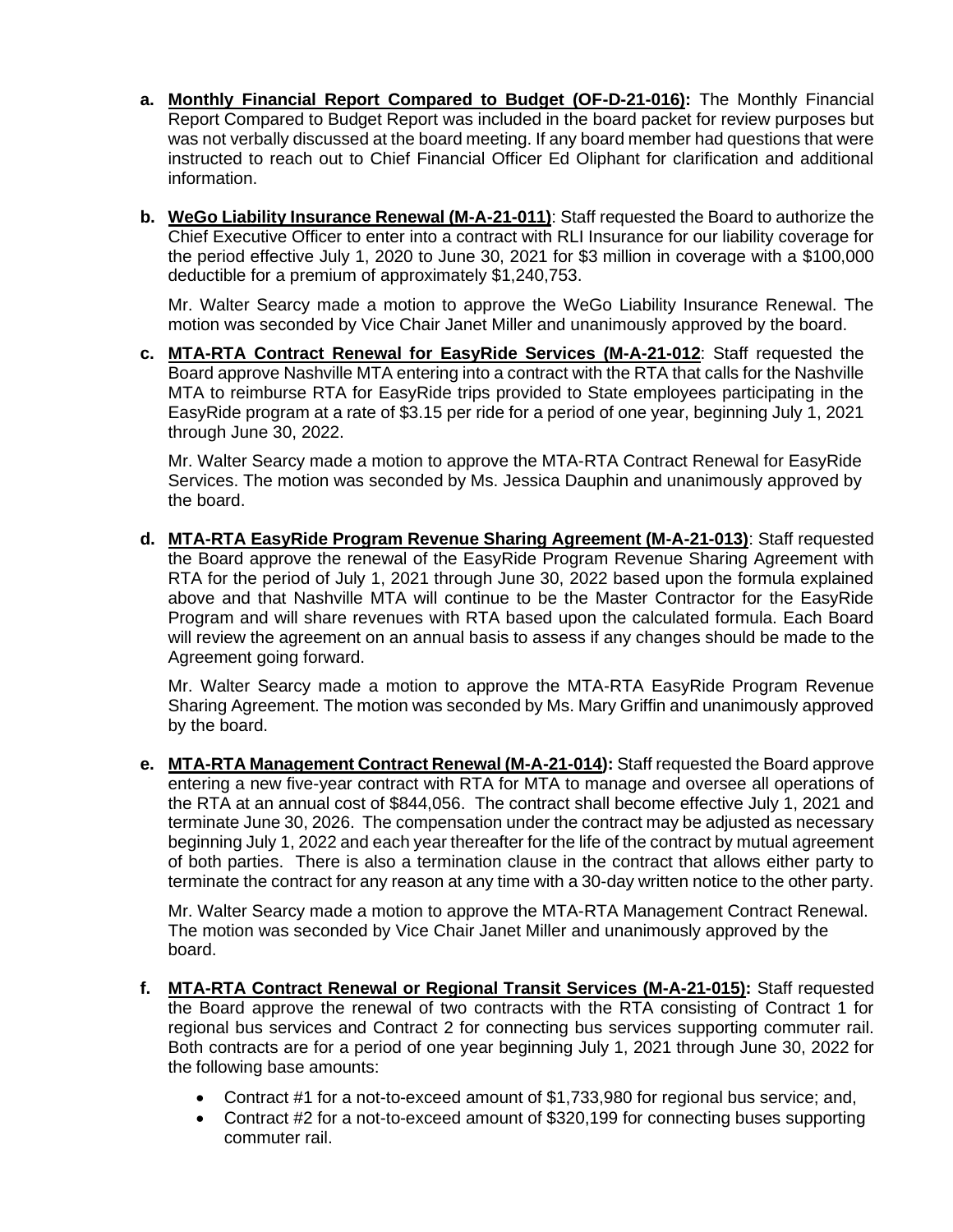Mr. Walter Searcy made a motion to approve the MTA-RTA Contract Renewal or Regional Transit Services. The motion was seconded by Ms. Jessica Dauphin and unanimously approved by the board.

**g. MTA State EasyRide Contract Renewal (M-A-21-016):** Staff requested Board approval for the Nashville MTA to enter into a contract with TDOT for the EasyRide program at \$2.50 per ride and \$3.70 for AccessRide with a contract amount of \$1.75 million and a contract term of July 1, 2021 through June 30, 2022.

Mr. Walter Searcy made a motion to approve the MTA State EasyRide Contract Renewal. The motion was seconded by Ms. Mary Griffin and unanimously approved by the board.

**h. StrIDe MOU Agreement (M-A21-017):** Staff requested the Board approve the renewal of the Memorandum of Understanding between the Nashville MTA and the Metropolitan Board of Public Education for the purposes of transportation services for registered MNPS high school students in grades nine through twelve, and MNPS middle school students in grades five through eight who qualify. Cost of StrIDe card cardstock will be covered by MNPS. The contract will remain in effect through June 30, 2022 at a reimbursement rate of \$0.70 per bus trip and \$3.70 per trip for WeGo Access to Nashville MTA.

Mr. Walter Searcy made a motion to approve the StrIDe MOU Agreement. The motion was seconded by Vice-Chair Janet Miller and unanimously approved by the board.

- **i. Monthly Operating Statistics (OF-D-21-017):** The Monthly Operating Statistics were included in the board packet for review purposes but was not verbally discussed at the board meeting. If any board member had questions they were instructed to reach out to Chief Operating Officer Andy Burke for clarification and additional information.
- **j. Annual Bus Maintenance Audit (OF-D-21-018):** Chief Operating Officer Andy Burke reported the following:

In November 2015, the first maintenance performance audit was conducted by Transit Resource Center (TRC) of the WeGo Public Transit Fleet Maintenance program. This first audit in 2015 was part of an extensive evaluation where findings from that study indicated that annual audits were needed to track maintenance performance over time.

Since then, it has evolved into a phased working plan for transformation within the bus maintenance department at the Nashville Metropolitan Transit Authority (Nashville MTA). Based on the initial results from the 2015 audit, the maintenance department has initiated multiple strategies for enhancement, including manpower shifts, equipment purchase, documentation processes and training updates.

This is the sixth maintenance performance audit conducted by Transit Resource Center (TRC) of WeGo Public Transit. This maintenance performance audit consisted of a physical inspection of 24 vehicles (16 buses and eight vans) selected at random, and a records review and fluids analysis of eight vehicles also selected at random, the same process used during previous audits.

The WeGo Public Transit Fleet Maintenance program has annually renewed this independent audit practice with TRC. To gain a better understanding of how we have performed over time this year, the annual fleet assessment has been completed and we are pleased to report our annual progress results and next steps for improvement in bus maintenance.

Mr. Burke and Director of Fleet Maintenance Carl Rokos reviewed trends in the maintenance performance audit findings, which have shown an overall decline in average defects per bus, as well as out of service defects per bus. Key areas of focus in the coming year will be upgrades to maintenance training facilities and curriculum, and a benchmarking review of maintenance staffing levels.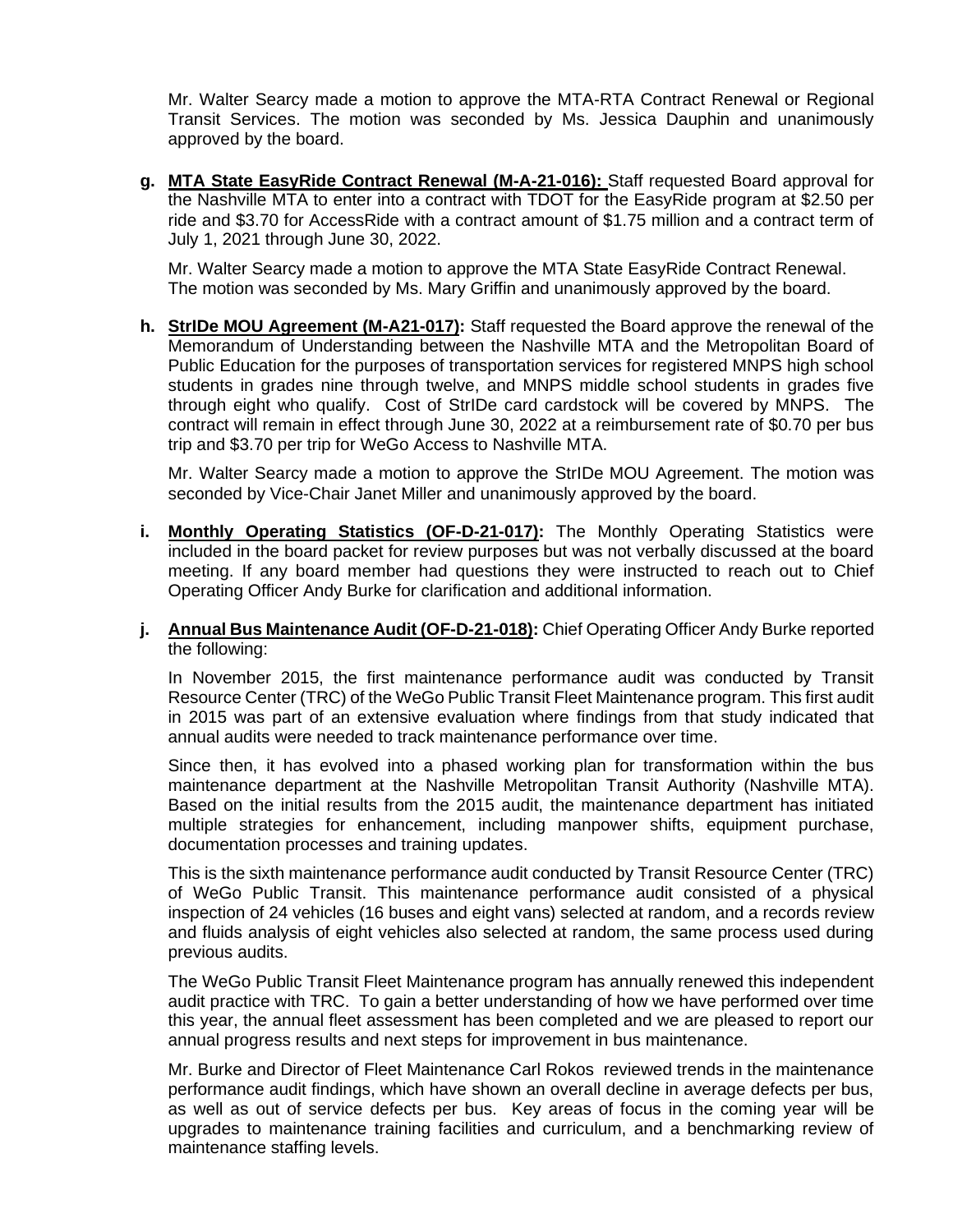- **IV. New Initiative & Community Engagement Committee Report:** Vice-Chair Miller introduced the following items for discussion and action:
	- **a. Nestor Modernization Study Task Order (M-A-21-018):** In March 2017, the Board approved the award of a contract to HDR Engineering, Inc. for task-order based program management consultant services to support the implementation of the nMotion strategic plan. The contract had a base duration of three years with two one-year renewal options and a maximum annual value of \$4.5 million.

The Nestor Facility Modernization Study will evaluate various alternatives to modernize the existing facility to provide more efficient use of space, equip the facility to service the new generation of buses, improve staff spaces, and provide up-to-date safety and security features. In addition to identifying modernization options, the study will also look at potential relocation options should modernization prove infeasible due to site constraints. It will provide high level cost estimates for both modernization and relocation to assist the Board in making future decisions about the facility. Primarily, the site is constrained by its presence in the floodplain of the Cumberland River, which will limit the Authority's ability to expand the footprint of the physical facility if necessary.

Staff requested the Board to provide the Chief Executive Officer the authority to enter a Nestor Modernization Study Task Order under the contract with HDR for a base amount of \$358,445, with a contingency amount of \$36,000, for a total not-to-exceed total of \$394,445. The task order will be funded using federal CARES Act funds as this project is directly tied to the overall resilience of the Authority in keeping with the stated purpose of this program, and has an anticipated schedule of 9 months. Following completion of the study, the scope includes a full presentation to the Board on identified findings and alternative approaches.

Vice-Chair Janet Miller made a motion to approve the Nestor Modernization Study Task Order. The motion was seconded by Mr. Walter Searcy and unanimously approved by the board.

**b. FY2022 Proposed Operating Budget (M-A-21-019):** CFO Ed Oliphant and Chief Executive Officer Steve Bland led a discussion on the FY2022 Proposed Operating Budget Forecast with the Board.

This action item presented the proposed budget for FY2022 and was a follow up from the May 2021 Board meeting in which we discussed relevant background information that went into the development of the FY2022 budget as well as the impact of COVID-19, the CARES Act, the American Rescue Plan (ARP) and the FY2021-22 Metro Nashville appropriation to the MTA, which was formally approved by the Council on June 15.

The Committee recommended that the Board adopt the FY2022 budget as presented today.

Vice-Chair Janet Miller made a motion to approve the FY2021 Proposed Operating Budget. The motion was seconded by Mr. Walter Searcy and unanimously approved by the board.

c. **Adoption of the FY2022-2026 Capital Investment Plan (M-A-21-020):** Director of Planning & Grants Felix Castrodad presented the following:

The Nashville Metropolitan Transit Authority's (MTA) Capital Investment Plan prioritizes needs, identifies funding sources, and sets timelines for MTA's capital projects over a five-year period. The plan outlines regulatory, state of good repair, growth and expansion needs that guide the Authority's future project development activity. Generally, projects identified in the first year of the plan are relatively firm in scope and budget while projects in out-years are likely more conceptual.

Staff recommended a Capital Investment Plan for the period of FY2022-2026. Overall, investments totaling \$41,670,854 are recommended in Year One (FY2022) of the plan, with a total project investment recommendation of \$198,444,931 over the life of the plan. Projects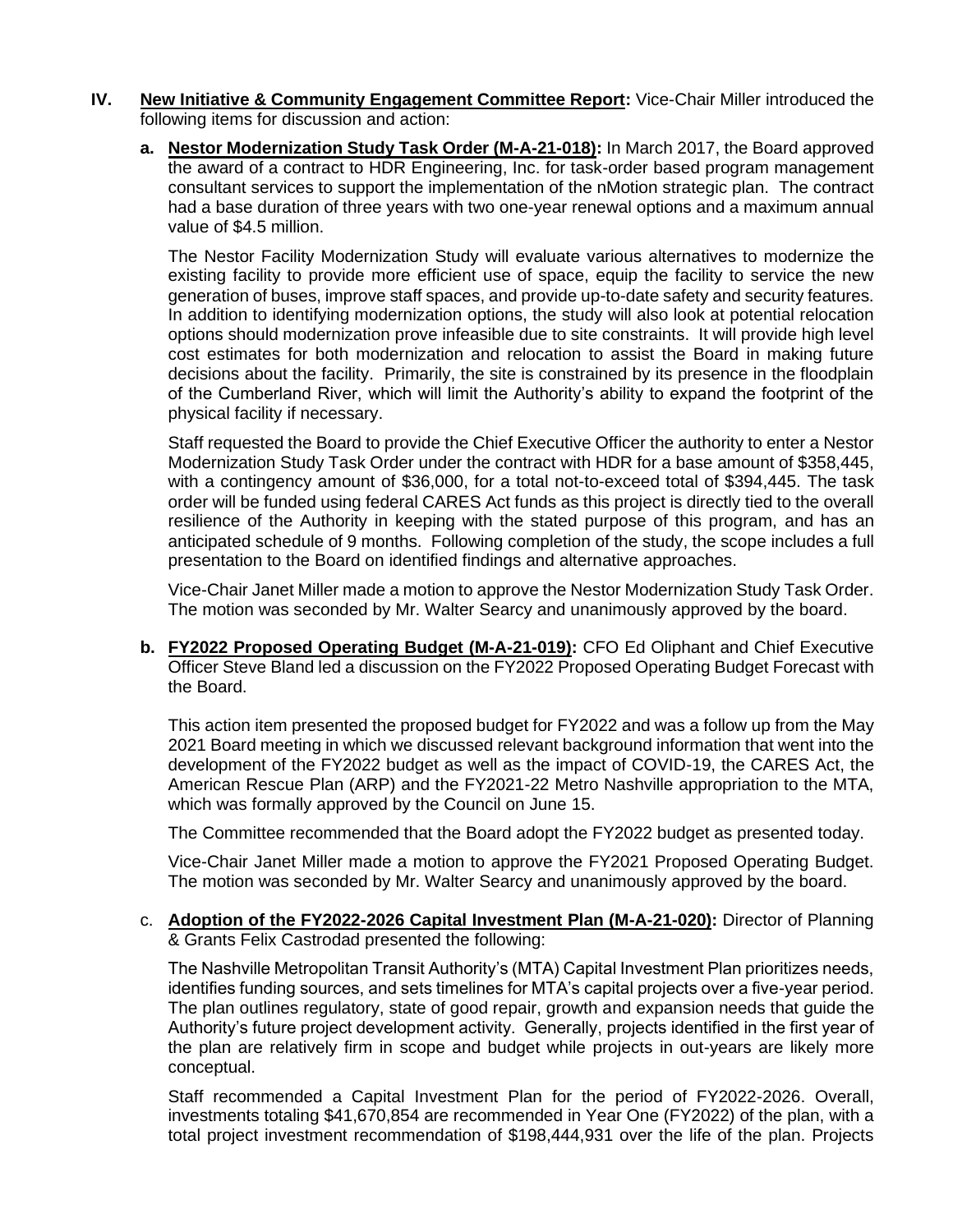identified in Year One have access to full funding. Overall, we project a balanced capital budget over the full 5 years, while being relatively conservative in estimating future resources.

Vice-Chair Janet Miller made a motion to approve the Adoption of the FY2022-2026 Capital Investment Plan. The motion was seconded by Ms. Jessica Dauphin and unanimously approved by the board.

- **V. CEO's Report:** CEO Bland reported the following:
	- **1.** Design work continues on the North Nashville Transit Center project. We held a live event that was also live streamed on Facebook on May 22 where project staff illustrated the nature of neighborhood transit centers and we gathered input on the public facing elements of the center that people would like to see. As part of this effort, a survey has been published for people to respond to, and it remains online via our website. Mr. Bland thanked Member Walter Searcy for his attendance at the event.
	- **2.** We discussed the Metro budget process as part of our overall discussion on our Operating Budget and Capital Plans. Again, we'd like to thank the Mayor and Council for restoring stability to our operating budget, and for the Mayor's commitment of \$26 million in Metro funding to our capital projects to the next Capital Spending Plan proposal, which is expected to go to Council in the Fall. Mr. Bland thanked Members Gail Carr-Williams and Janet Miller who attended the Metro Council public hearing on the operating budget to speak on behalf of the formation and staffing of the Metro Department of Transportation.
	- **3.** Metro has kicked off their planning effort for the East Bank. Felix Castrodad is representing us on the steering committee for this effort.
	- **4.** The public comment period for our pending Fall service changes has closed, and we had robust public engagement. Staff is compiling the input to examine final service recommendations that we'll be bringing forth at your July meeting. Certainly, our intent is to restore service to full pre-pandemic levels (we're currently at about 90%). Beyond that are several specific Better Bus service expansion proposals that have been accounted for in the operating budget just approved. However, like almost every employer, we are growing increasingly concerned about hiring and retaining staff in the "post-pandemic" environment. As of now, we are fully staffed at the Bus Operator position for our current service level. However, with restoration to full service, this would put us just under 4% short of necessary positions, and with Better Bus enhancements we'd be over 9% short. We are assessing the labor market and our options now but will need to take these realities into account in the recommendations we bring forward in July. If this issue is not resolved, we'd be better off holding off on service expansion to remain reliable than to put out additional service that we can't deliver. Beyond staffing levels, global issues with supply chains in various industries are starting to materialize in our equipment acquisitions. This includes an order of 25 small buses for Access and low patronage routes, and 10 buses for RTA commuter services that re now facing uncertain delivery schedules.
	- **5.** We are collaborating with Metro Nashville on the Downtown Traffic Study that was included in the Metro Nashville Transportation Plan. This will be an effort to examine all the uses of our Downtown Street Network and develop various measures of optimizing the space available. A primary point of interest for WeGo will be the examination of transit priority corridors. We are handling the procurement of consulting services for this project on behalf of Metro, and you can expect to see reporting on the project at future meetings, including an eventual recommendation for contract award.
	- **6.** On the RTA side:
		- **a.** We received information from 4 consulting firms to examine future options for enhancing the Star in accordance with the range of options included in the City Transportation Plan. These run the gamut from maintaining the status quo, to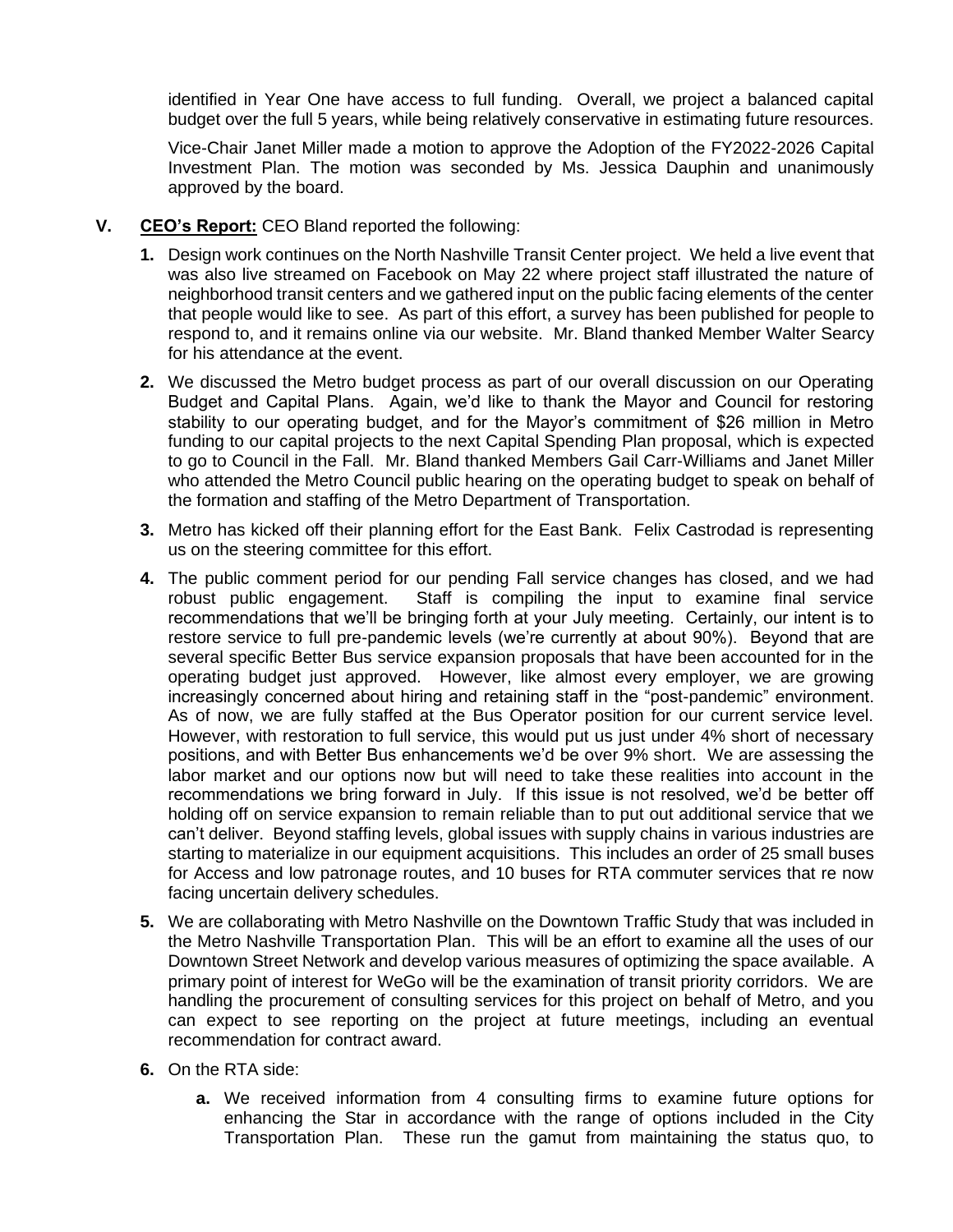incremental improvements to add a small number of trips to significant investments including the installation of positive train control.

- **b.** In similar fashion to MTA, the RTA Board met this month and approved the Authority's Operating Budget and Capital Plan, as well as the mirror image actions between MTA and RTA that you approved earlier today.
- **c.** RTA Board Members Mayor Ketron of Rutherford County, Mayor Vogle of Robertson County, Mayor Holt of Sumner County, Mayor Brown of the City of Gallatin and Governor's Appointee Ed Cole joined me in a meeting with TDOT Officials to expand dialogue about the future plans of the RTA, and the continued need for the State's financial support.

## **VII. Chair's Report:** Chair Williams reported the following:

Chair Williams said that it was good for us to be back in person and to finally get to meet our newest board members, Jessica Dauphin and Mary Griffin in person.

She also acknowledged and welcomed Ms. Renuka Christoph as the Director of Marketing and Communications at Nashville MTA.

Chair Williams congratulated CEO Bland and staff on the restored budget. She said that she was excited about the restored budget and she admits that it's going to be a lot more work, creativity, and innovation that is going to be required by all. She said that the board members will assist and support MTA's efforts in every way. She also mentioned another component of the Metro budget which is the funding of the Department of Transportation from the Mayor's office. She said that she's looking forward to seeing how that office works with MTA and helps to further the work that we're doing and to make it more comprehensive and allow for better transit for all as a result of the Department of Transportation.

Chair Williams said that she's looking forward to all that will come out of the Nestor renovations.

Nashville has a new vibe about transit. It feels more collaborative than we have felt, and it doesn't feel as isolated as in the past.

Chair Williams said that she was excited about the partnership with Amazon and for them to consider us as a partner says that they see the good work that is being done by MTA every day.

Chair Williams concluded her remarks by reminiscing and acknowledging her father, a former transit driver. She said that she recently had a chance to look through some of her father's old things and found work ID badges and letters that passengers had written him about how he made them feel safe when they rode his bus. She said it is because of this that she found a renewed commitment to transit and her work at MTA, and the work that this board does to make certain that it's a part of a legacy of what we do as servants and what she was taught and raised to do as a daughter of transit. She said that she was proud and appreciative of all that we do.

# **VIII. Other Business:**

**a. Annual Review of Board Ethics and Conflict of interest Report:** Secretary Margaret Behm reminded the board members of their role and responsibilities as board members.

In 2006, the Tennessee General Assembly required municipalities to adopt a code of ethics by July 1, 2007, which applies to boards, commissions, authorities, corporations, and other entities created or appointed by the municipality. The legislation permitted such entities to adopt model codes developed by the Municipal Technical Advisory Services (MTAS) or by the County Technical Advisory Service (CTAS) as an alternative to drafting a policy of their own.